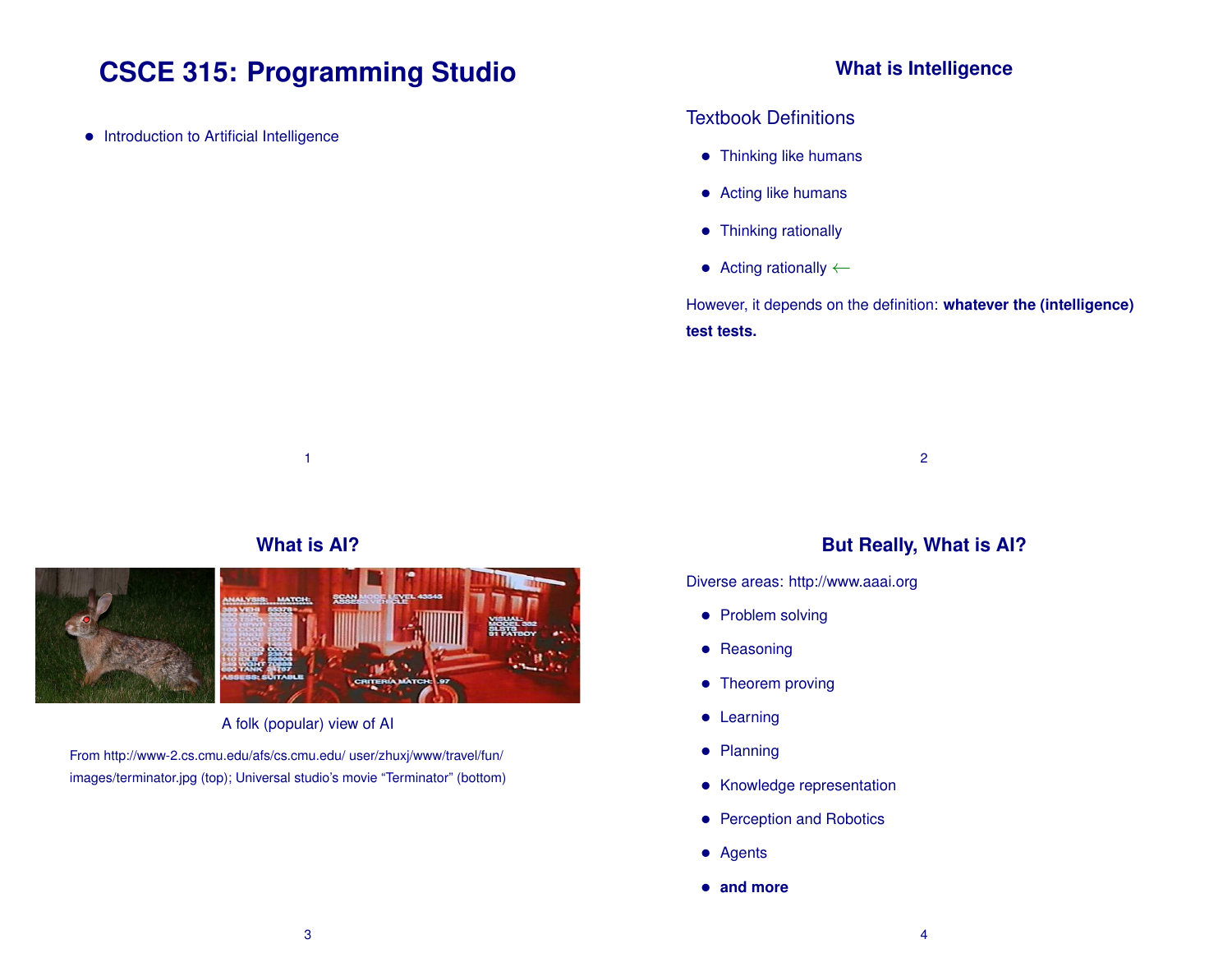## **Approaches**

# Two basic stances

- Strong AI:
	- 1. Build something that actually thinks intelligently.
	- 2. Simulation of thought would give rise to the pheonmenology of thought (i.e., how it feels like to think).
- Weak AI:
	- 1. Build something that behaves intelligently.
	- 2. Not worried about its feelings.

# **Problems**

• Strong AI:

Hard to determine if something is really consciously intelligent or not (the **other minds problem** in philosophy).

• Weak AI:

Utility of the result is limited by the stated goal. Hard to achieve a **general usefulness** as in true intelligence.

5 6

# **Foundations of AI**

- Philosophy
- Mathematics
- Psychology
- Cognitive Science
- Linguistics
- Neuroscience

# **Overview**

- Related academic disciplines
- History of AI
- Hard Problems
- Current Trends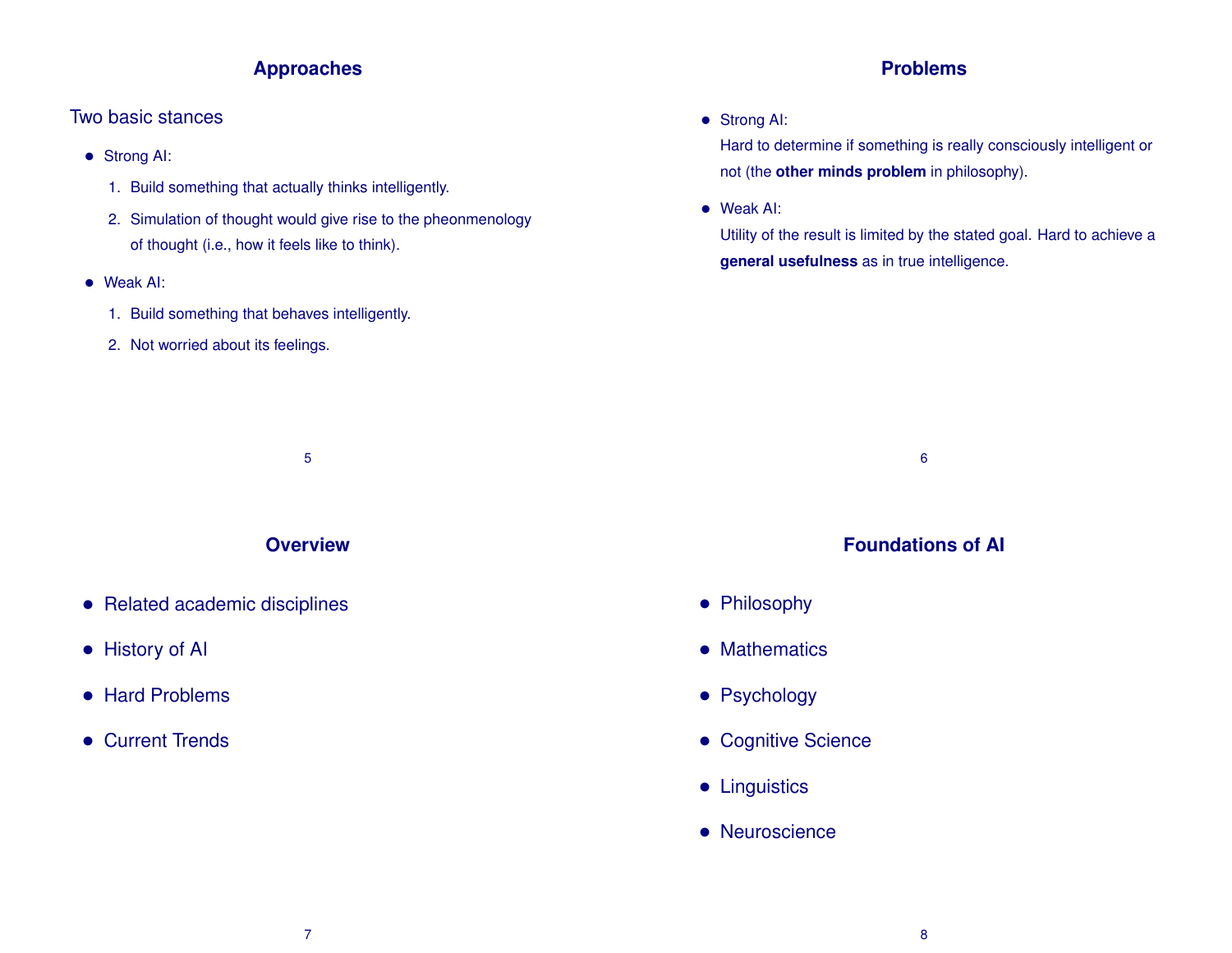#### **Mathematics**

- Algorithm (al-Khowarazmi)
- Boole
- Hilbert
- Gödel: Incompleteness theorem
- Turing: Halting problem
- Cook and Karp: P, NP, and the like

Representation/Interpretation, Symbol/Computing: the computer/software metahpore.

9

# **Linguistics**

- WW II : machine translation.
- Phonetics, syntactic theory, semantics, discourse, etc.
- Innate vs. learned? : Chomsky
- Syntax: finite automata, context free grammar, etc.
- Semantics: semantic nets
- Sub-symbolic: self-organizing maps, episodic memory, recurrent neural nets, etc.

# **Psychology**

- Behaviorism: stimulus-response and conditioning
- Functionalism: internal representations and processes. Implementation independent.
- Perceptual psychology: vision, audition, etc.
- Cognitive psychology: cognition as information processing.
- Holistic vs. localist debate: emergent vs. simple summation.

10

#### **Cognitive Science**

Interdisciplinary field studying human perception and cognition, ranging over:

- Neuroscience
- Behavioral science
- Social science
- Psychology
- Computational science
- Information theory
- Cultural studies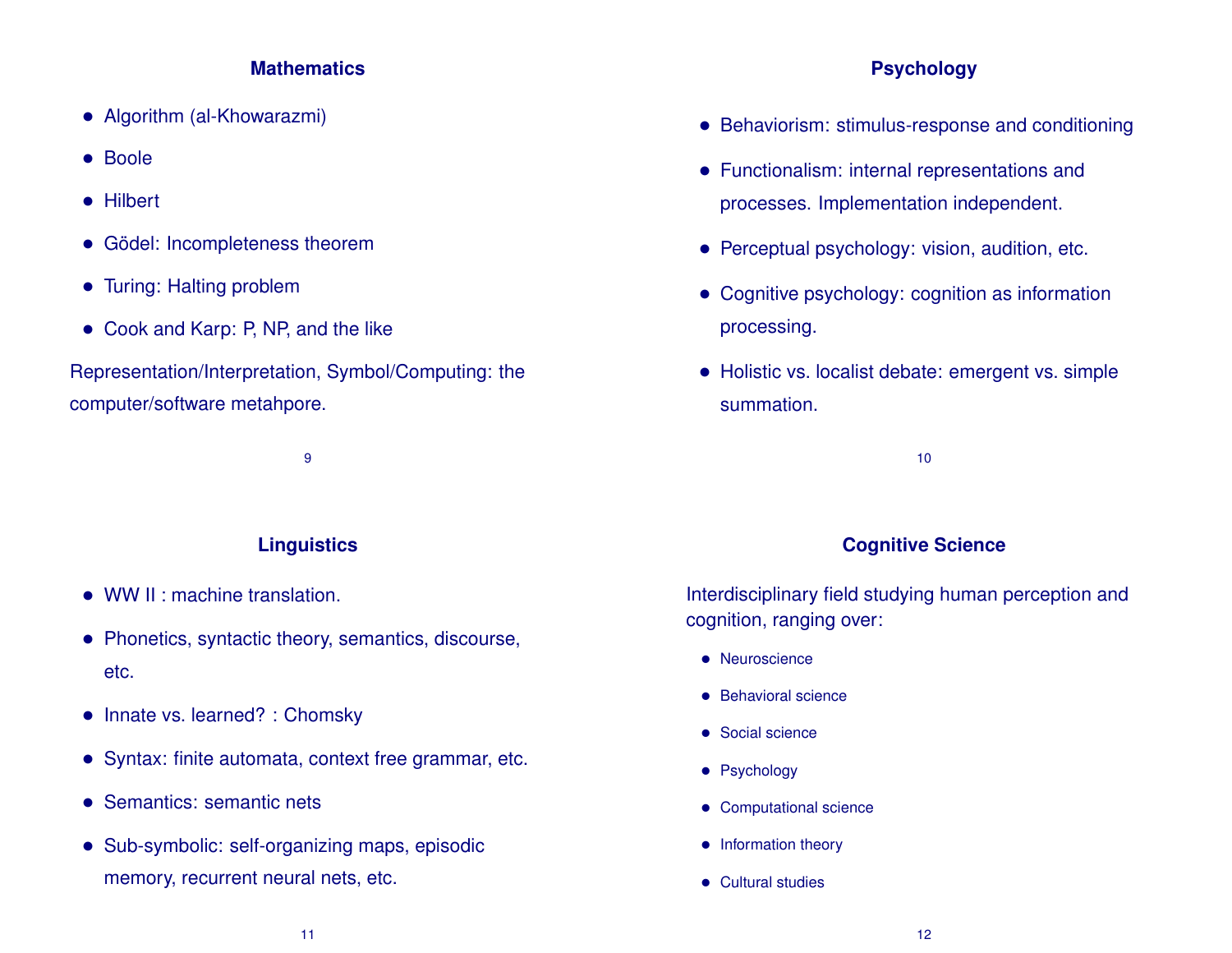#### **Neuroscience**

- Staining: Golgi, Nissl
- Hubel and Wiesel: orderly structure of cat visual cortex
- PET scans and CAT scans: localizing functional modules
- fMRI imaging: cognitive and perceptual tasks
- Optical imaging: orderly structure
- TMS: zap and numb your brain

13

# **History of AI (II)**

Early successes (1952–1969)

- General problem solver
- McCarthy: LISP
- Toy domains: ANALOGY, STUDENT (algebra).
- Widrow and Hoff: adalines
- Rosenblatt: perceptrons

# **History of AI (I)**

#### Gestation (1943–1956)

- McCulloch and Pitts: early neural nets
- Minsky and Papert: limitations of perceptron
- Newell and Simon: physical symbol system hypothesis
	- Logic Theorist
- Dartmouth Workshop (1956): AI was born It is  $50(+8)$  years old (as of 2014)! http://en.wikipedia.org/wiki/AI@50

14

#### **History of AI (III)**

#### The 60's and 70's

- ELIZA
- Genetic algorithms
- Knowledge-based systems: avoid the weak method, i.e. search
	- scientific domain
	- engineering domain
	- natural language

### The 80's : 5th generation AI – Prolog.